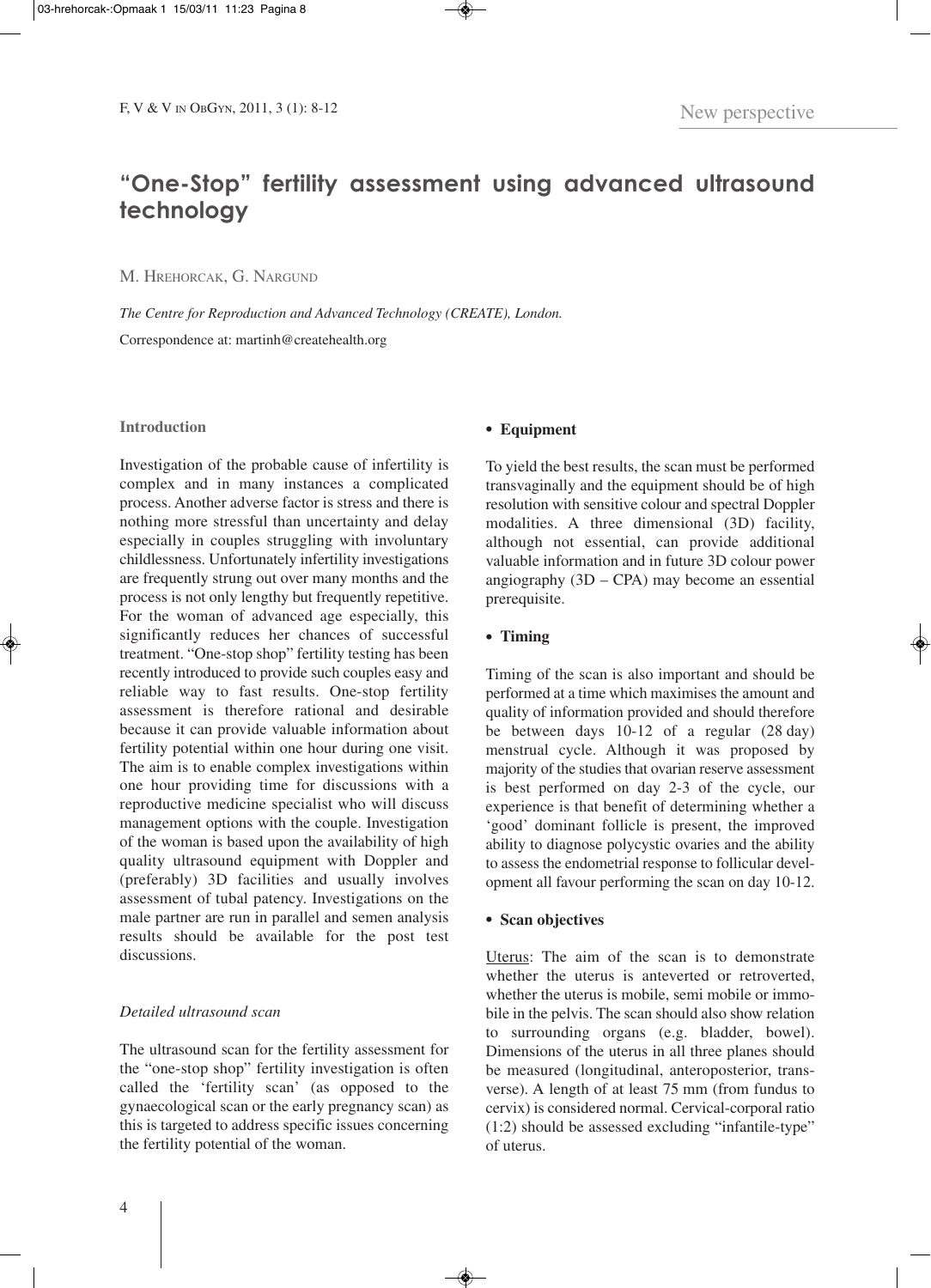

*Fig. 1.* — 3D Transverse coronal view of the cavity of a normal uterus (A) and one containing submucous fibroids (B)

Cervix: A clear layer of mucus in the cervical canal is a favourable sign reflecting good level of oestrogen production.

Abnormalities: The importance of excluding gross abnormalities of the uterus such as congenital anomalies (septate uterus, bicornuate and didelphys uterus), large fibroids, polyps, Ascherman syndrome etc. is self-evident. Large fibroids that grossly distort the endometrial cavity, or endometrial polyps greater than 5mm, require removal before fertility treatment begins. Unfavourable features would be large fibroids close to the endometrium, evidence of adenomyosis, an echogenic or thin endometrium, an endometrial polyp greater than 5 mm in diameter, high resistance uterine artery blood flow. It is our policy to routinely perform a 3D scan to obtain a coronal plane of the uterus to identify anatomical congenital defects and also to demonstrate the precise position of submucous fibroids (Figure 1).

Function: An important aspect of the fertility scan is the examination of the endometrium in the assessment of endometrial receptivity. In this regard ultrasound is unique for there is no other practical method of making this evaluation. The assessment of endometrial receptivity at the fertility scan is based on endometrial thickness and the morphological appearance of the endometrium in conjunction with an estimation of uterine artery blood flow velocities using Doppler ultrasound. A trilaminar appearance with a minimum thickness of 7 mm and a uterine artery pulsatility index of less than 3 are regarded as reliable markers of good endometrial receptivity. A clear layer of mucus in the cervical canal is a favourable sign. More recently the visualisation of spiral arteries 'pallisading' into the endometrium has been shown to correlate with good receptivity (Figure 2). Most of the evidence for this comes from studies performed during IVF cycles, but it is likely that the same inferences can be drawn

from the finding of poor endometrial blood flow during a fertility scan. The latest 3D studies where endometrial and subendometrial vascularity is assessed using semi-quantitative indices (VI, FI & VFI) demonstrate reduced endometrial vascularity and flow in women with unexplained infertility (Raine-Fenning *et al*., 2004). In the future improved understanding of the inter-relation between specific hormonal, angiogenic and molecular factors with morphological and vascular parameters on ultrasound imaging will allow us to formulate reliable ultrasonographic criteria to determine receptivity (Leedee *et al.*, 2008; Mona *et al.*, 2008).

Falopian tubes: Normal tube is usually invisible on ultrasound unless there is free fluid present in pelvis. We are looking for tubal abnormalities like hydrosalpinx or swollen tubes suggestive of tubal disease. Tubal patency: The development of hystero-contrast sonography (HyCoSy) (Gazeeri *et al.*, 2000) offers an alternative to HSG as it appears to provide similar



*Fig. 2.* — Pre-ovulatory, triple layer endometrium with good spiral artery flow.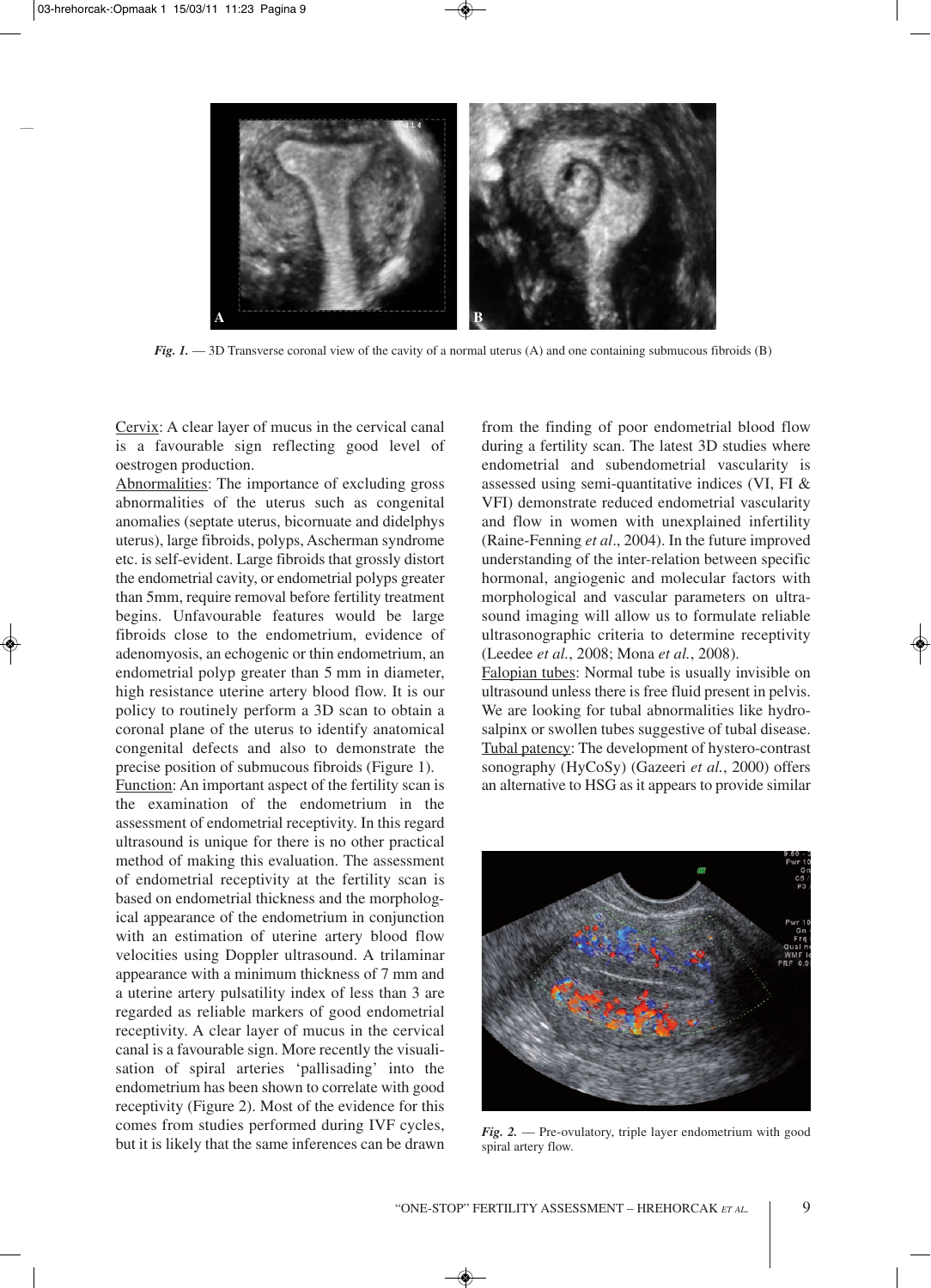information with respect to both the uterine cavity and tubal patency (Campbell *et al.*, 1994; Strandell *et al.*, 1999). It has the additional benefit to the patient of being combined with the fertility scan and it may be performed by the operator that will be responsible for her fertility management. Furthermore hydrosonography is part of the HyCoSy test so endometrial evaluation is enhanced. Recent evidence suggests that HyCoSy is a more patient – acceptable investigation compared with HSG (Ghazeeri *et al.*, 2000). Total pain scores for HyCoSy are reported to be significantly lower than for HSG in the majority of patients. Regular use of a HyCoSy based tubal investigation service reduces the number of laparoscopies and allows patients to proceed to corrective surgery if needed without going to a second planned operative procedure (Killick, 1999). The original HyCoSy technique recommended injection of 10 ml of sonographic positive contrast into each fallopian tube through a balloon catheter. We have adapted the original HyCoSy technique to even further reduce any side effects by Injecting only 2-5 ml of positive contrast medium very slowly into each tube and using a fine, intrauterine insemination catheter instead of balloon catheter. To our experience these modifications do not reduce the effectiveness of the technique and the patients have had very little pain or other side effects since we adopted this policy. A further refinement which has been shown to reduce pelvic discomfort is warming the contrast medium to body temperature before the procedure (Nirmal *et al.*, 2006). Although HyCoSy is a standard part of the one stop fertility assessment, there are certain conditions to be met. When there is another reason for surgery or more advanced reproductive technology planned; e.g. severe male factor problem, low ovarian reserve or bilateral hydrosalpinges are detected, IVF is the only treatment option so there is no need to carry out an unnecessary invasive procedure. Likewise if there is any evidence of a low grade pelvic infection it would be contraindicated to proceed to HyCoSy for this could precipitate an acute infection.

Ovaries: The importance of excluding gross pathologies of the ovaries like ovarian tumours and complex ovarian cysts is obvious. Large complex ovarian cysts will require removal prior to treatment, although for endometriotic cysts less than 5 cm, previous surgery to the ovaries or the patient's age may indicate a need to proceed with treatment without delay. These gross abnormalities would of course be detected by a standard gynaecological scan performed at anytime time during the menstrual cycle. However the fertility scans described above have a greater agenda i.e. the evaluation of the fertility potential of the woman, which together with



*Fig. 3.* — Pre-ovulatory follicle with good perifollicular vascularity.

the partner's semen results will have a bearing on which type of treatment should be offered or indeed whether treatment should be offered at all.

*Position*, *size and morphology*: Ovaries should be measured in three planes and possibly ovarian volume be calculated. There is evidence suggesting relation between ovarian volume and ovarian function in terms of egg reserve too. Mobility of the pelvic organs is an important feature and movement of the ovaries in relation to the uterus in response to abdominal palpation should be clearly demonstrated. Likewise it is important to assess accessibility of the ovaries for eventual transvaginal egg collection if IVF considered. Immobility of the ovaries and / or their displacement are unfavourable signs. Ovarian morphology can be accurately assessed by ultrasound. There should be a dominant follicle in one of the ovaries of about 16-18 mm in diameter with a circle of blood vessels around the follicle demonstrated on colour or power Doppler (Figure 3), with a peak systolic velocity of 5-10 cm/sec. On day 10- 12 of the cycle normal ovaries can be easily differentiated from those that are polycystic which by definition have more than twelve small antral follicles in each ovary. Even without evidence of polycystic ovarian syndrome, polycystic ovaries (PCO) are an important diagnosis as it also has significant implications for treatment. Firstly the fertility scan should be able to differentiate ovulatory from anovulatory PCO. Secondly patients with PCO who may require ovarian stimulation are more likely to develop Ovarian Hyperstimulation Syndrome (OHSS). The use of Doppler to assess ovarian stromal flow in women with PCO may have a useful predictive role for the future development of OHSS. Patients with PCO who have a high ovarian stromal flow are more likely to be at risk of ovarian hyperstimulation during treatment.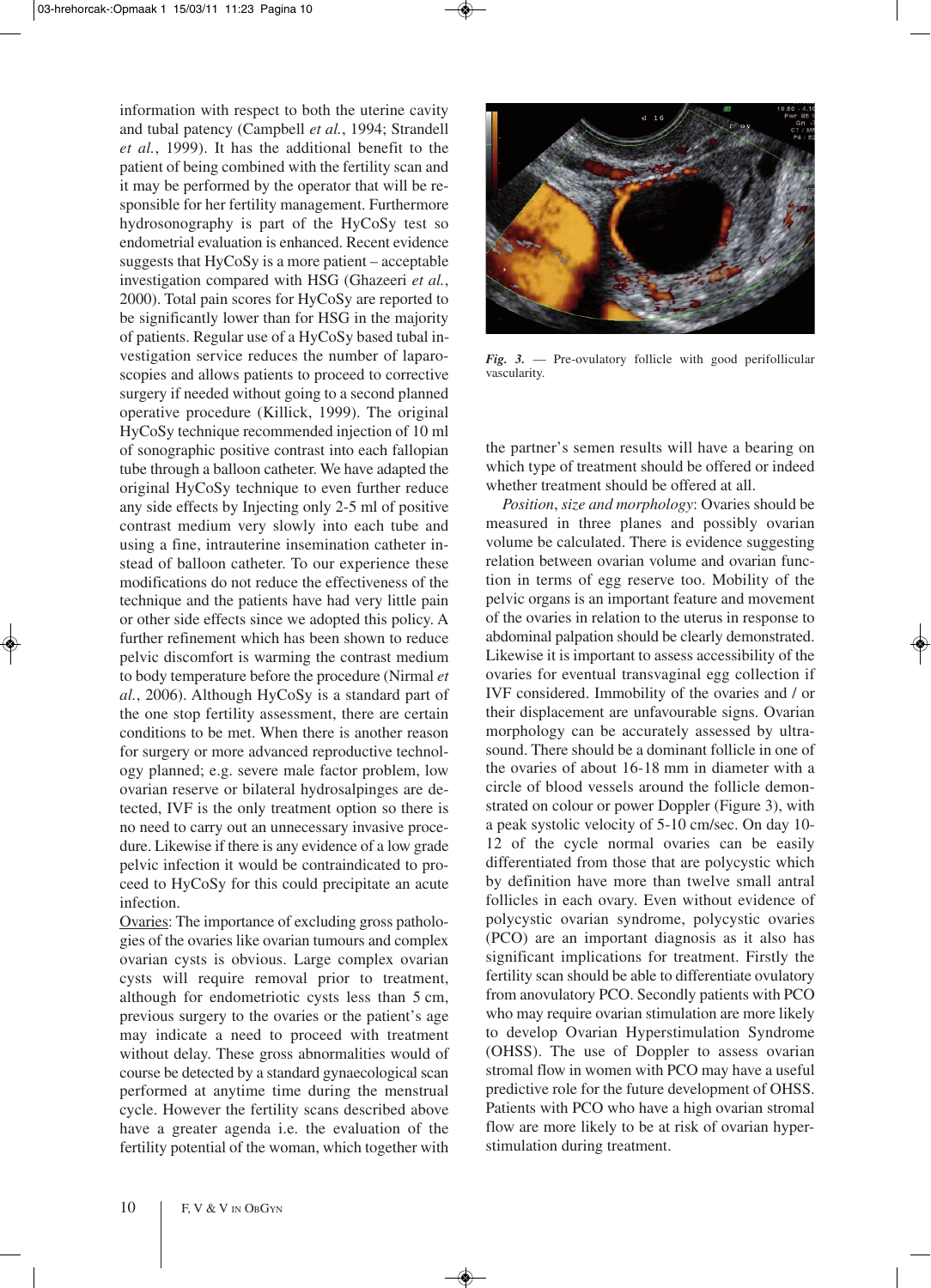*Ovarian function*: The role of ultrasound in the assessment of ovarian reserve is becoming more widely recognised. (Sharara *et al.*, 1998) This is based principally on the measurement of ovarian volume and counting the number of antral follicles in each ovary. When the ovarian volume is less than 3 ml or there are less than five antral follicles between the two ovaries, ovarian reserve is diminished. Each ovary should contain 5-10 antral follicles (mean diameter of 2-9 mm) and the stromal blood flow velocity should be around 6-12 cm/sec. Ovarian volume is more precisely measured by 3D ultrasound, but the standard technique of measuring 3 orthogonal diameters in centimetres and multiplying this by the constant 0.5233 provides acceptable results. There have been a number of papers lately extolling the value of 3D automatic calculations on the number of antral follicles but the standard 2D measurement is accurate, especially (and very importantly) when the AFC is low and the 3D method may be less efficient ((Raine-Fenning *et al.*, 2006; Jayapraksan *et al.*, 2007). Another parameter in estimating ovarian reserve is the Doppler measurement of peak systolic velocity in stromal vessels (Engmann *et al.*, 1999). This is a simple technique and it only takes a few seconds to gate out one or two stromal vessels to measure the peak systolic velocity. Difficulty in visualising stromal vessels (Younis *et al.*, 2007) or vessels with velocities with less than 6 cm/sec indicates reduced ovarian reserve. Failure to demonstrate a dominant follicle or the presence of a functional cyst indicates ovarian dysfunction and requires further investigation. Even the presence of a dominant follicle of an appropriate size does not guarantee that it contains an oocyte of good quality. Demonstration of perifollicular flow on colour or power Doppler is a depiction of angiogenesis in the theca interna which is itself essential for the production of a good quality oocyte (Nargund, 2002). It has been shown that there is a positive correlation between peak systolic velocity in the perifollicular vessels and the production of a good quality embryo during IVF cycles (Nargund *et al.*, 1996). Even the demonstration of power Doppler signals round more than 50% of the follicular perimeter is associated with a good quality oocyte (Bhal *et al.*, 1999). It is therefore an important part of the fertility scan to demonstrate perifollicular vascularity as an indicator of a normal ovulatory process.

These ultrasound results are considered together with the woman's FSH and anti-mullerian hormone levels, which for women over 35 years are routinely estimated on days 1-3 of the cycle by the patients General Practitioner. One of the questions to be addressed is whether hormonal ovarian reserve test-

ing performed on day 2-3 of the cycle provides better (or different) information on ovarian reserve than the ultrasound parameters described above. There is no clear answer at the present time for there are advocates for both methods (Hendricks *et al.*, 2005; McIlveen *et al.*, 2007) with some recommending a cumulative score of hormonal and ultrasound parameters (Muttukrishna *et al.*, 2005; Coctia and Rizzello, 2008). It is possible that those who favour hormonal assessment have no advanced ultrasound facilities in their service with which to make a fair comparison. Certainly in our practice we have found ultrasound parameters predictive of an ovarian response during treatment. However for women more than 35 years of age it is advisable to obtain a day 2- 3 FSH or anti-mullerian hormone level prior to the one stop visit so that all the results can be discussed with the couple after the fertility scan.

### **Centre results and discussion**

It is difficult, if not impossible, to perform a randomized study comparing the diagnostic information obtained in a conventional, multi-visit infertility workup with a one stop assessment. Our group has been practising an ultrasound based one stop assessment for ten years (Kelly *et al.*, 2001; Nargund, 2002) and we would not contemplate returning to the prolonged, rather unfocussed workup which previously existed. The concept of a focussed one hour diagnostic work up with a management plan at the end seems to us to be quite comprehensive. We have analysed 154 sequential one stop assessments performed in our clinic between March 2005 and July 2006 to provide a yardstick as to what findings might be obtained in other clinics if they set up a similar programme. It is unlikely that the percentage distribution of the diagnoses would be the same in each clinic because infertility populations differ. Our programme deals with couples referred on a tertiary referral basis with almost 50% of women over the age of 36.

Surprisingly only about a quarter of the women were found to have normal ovaries with a dominant follicle. Low ovarian reserve was found in 30%  $(11\%$  in women less than 38 years of age and 19% were 38 years or older). As expected PCO was found in 21% of the population and dysfunctional ovulation in a further 11%. Endometriomas were found in 9%. It is important to realise that only 30% of women required IVF as the first line of treatment because of ovarian problems.

Only half of the women had absolutely normal uterine findings. Over 44% had abnormalities that could affect implantation such as poor uterine vascularity, sub mucus fibroids, adenoymosis, large